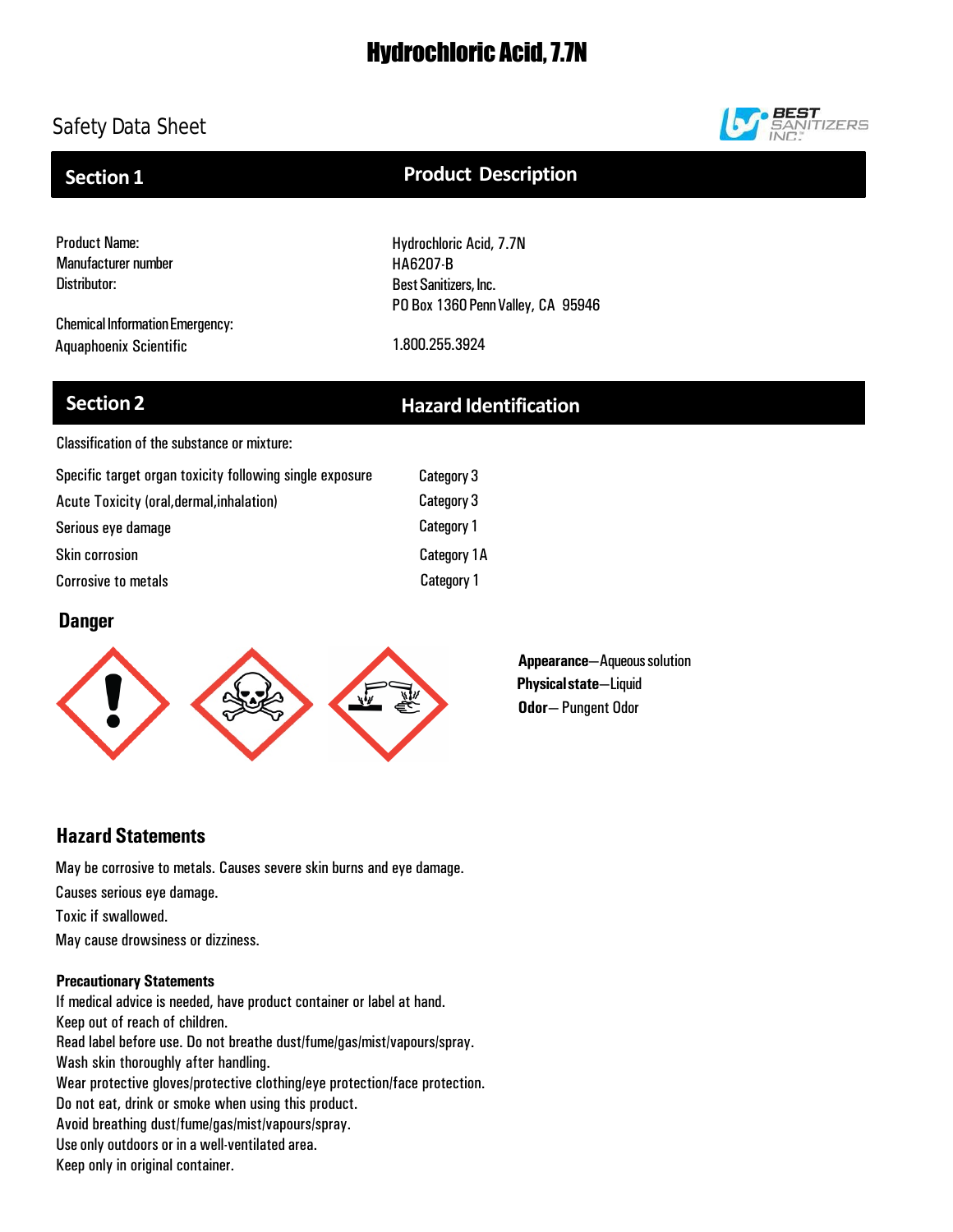IF ON SKIN (or hair): Remove/Takeoff immediately all contaminated clothing. Rinse skin with water/shower. Wash contaminated clothing. IF IN EYES: Rinse cautiously with water for several minutes. Remove contact lenses, if present and easy to do. Continue rinsing. IF SWALLOWED: Rinse mouth. DO NOT induce vomiting. Call a POISON CENTER or doctor if you feel unwell.

Specific treatment (see Section 4).

In case of fire: Use media appropriate for extinction. Store locked up.

Store in a well ventilated place. Store in corrosive resistant stainless steel container with a resistant inner liner. Dispose of contents/container according to local, regional, national, territorial, provincial, and international regulation.

### **Precautionary Statements—Disposal**

Dispose of contents/container to an approved waste disposal plant.

**Hazardsnototherwiseclassified (HNOC)**

None.

### **Other Information**

No ingredients of Unknown Acute Toxicity.

## **Section 3 Composition/Informationon Ingredients**

| <b>Chemical Name</b>          | <b>CAS No.</b> | Weight % |
|-------------------------------|----------------|----------|
| <b>Hydrochloric Acid, ACS</b> | 7647-01-0      | 75.05    |
| Water                         | 7732-18-5      | 24.95    |

| <b>Section 4</b>                                | <b>First Aid Measures</b>                                                                                                                                                                              |  |
|-------------------------------------------------|--------------------------------------------------------------------------------------------------------------------------------------------------------------------------------------------------------|--|
| <b>First Aid Measures</b><br><b>Eye Contact</b> | Hold eye(s) open and rinse slowly and gently with water for 15-20 minutes. Remove<br>contact lenses, if present, after first 5 minutes, then continue rinsing eye(s). Get medical<br>advice/attention. |  |
| <b>Skin Contact</b>                             | Wash affected area with soap and water. Rinse/flush exposed skin gently using water for<br>15-20 minutes. Get medical attention if irritation persists or if concerned.                                |  |
| <b>Inhalation</b>                               | Remove to fresh air. Seek immediate medical attention if discomfort or irritation persists.                                                                                                            |  |
| Ingestion                                       | Rinse mouth thoroughly. Do NOT induce vomiting.<br>Drink sips of water.<br>Seek medical attention if irritation, discomfort or vomiting persists.                                                      |  |

### **Most important symptoms and effects,both acute and delayed**

### **Symptoms**

Inhalation may cause irritation to nose and upper respiratory tract, ulceration, coughing, chest tightness and shortness of breath. Higher concentrations cause tachypnoea, pulmonary oedema and suffocation. Ingestion may cause corrosion of lips, mouth, oesophagus and stomach, dysphagia and vomiting. Pain, eye, ulceration, conjunctival irritation, cataracts and glaucoma may occur following eye exposure. Erythema and skin irritation, as well as chemical burns to skin and mucous membranes may arise following skin eposure. Potential sequelae following ingestion of hydrochloric acid include perforation, scarring of the esophagus or stomach obstruction. In some cases, RADS may develop. Respiratory symptoms may take up to 36 hours to develop.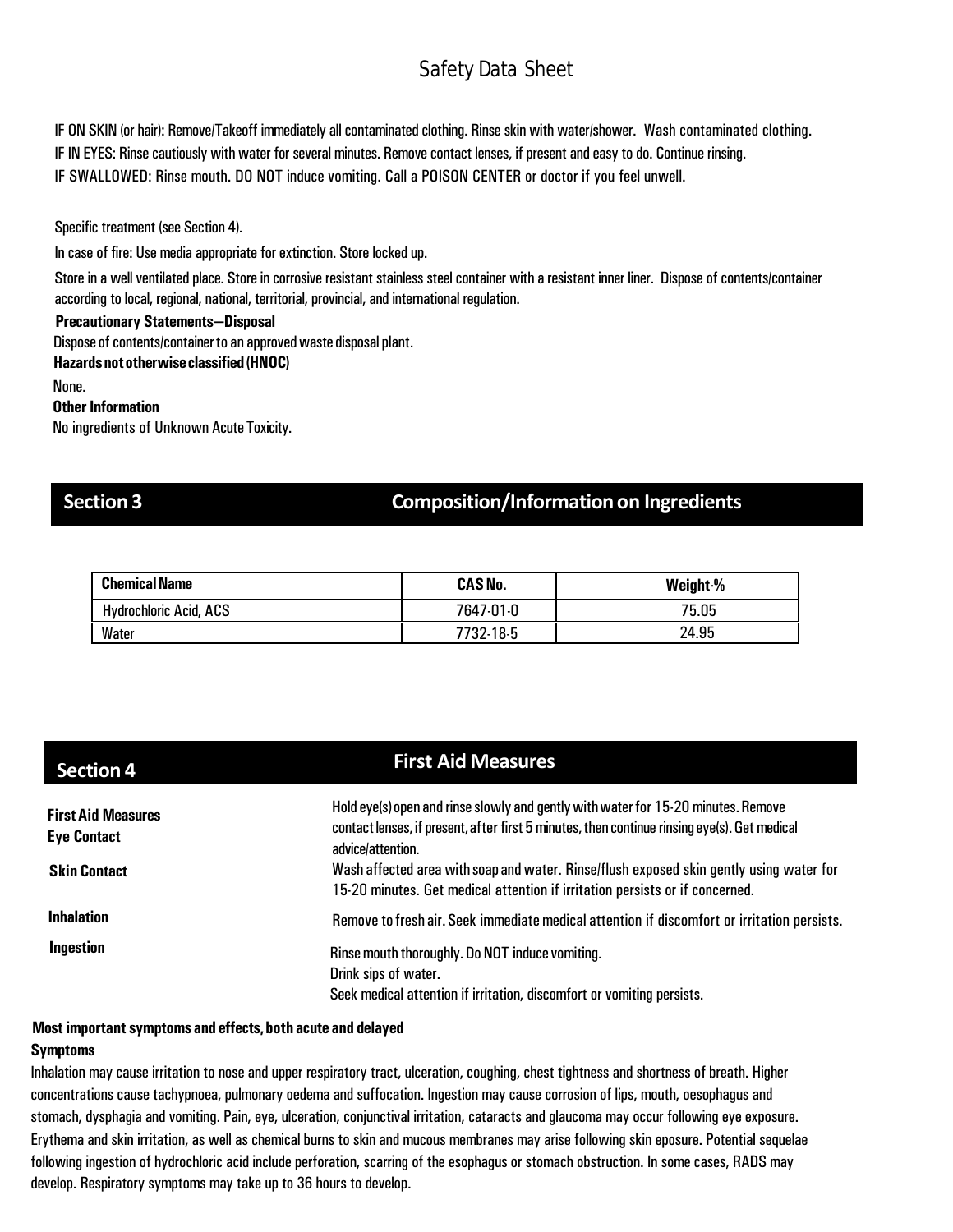## **Indication of any immediate medical attention and special treatment needed**

If seeking medical attention, provide SDS document to physican.

# **Section 5 Fire-Fighting Measures**

## **SuitableExtinguishing Media**

If in laboratory setting, follow laboratory fire suppression procdures. Use appropriate suppression agents for adjacent combustible materials or sources of ignition.

## **UnsuitableExtinguishingMedia**

None.

## **Specifichazards arising fromthe chemical**

Combustion products may include carbon oxides or other toxic vapors. Hydrogen chloride gas.

## **Protective Equipment and Precautionsfor Firefighters**

As in any fire,wearself-containedbreathingapparatus pressure-demand,MSHA/NIOSH(approvedorequivalent)and full protective gear. Thermal decomposition can produce poisoning chlorine. Hydrochloric acid reacts also with many organic materials with liberation of heat.

# **Section 6 <b>Accidental** Release Measures

### **Personal Precautions, Protective Equipment and Emergency Procedures**

| <b>Personal Precautions</b>                          | Use personal protection recommended in Section 8. Ensure adequate ventilation, especially in<br>confined areas. Keep unprotected persons away. Keep away from ignition sources. Protect                |  |  |
|------------------------------------------------------|--------------------------------------------------------------------------------------------------------------------------------------------------------------------------------------------------------|--|--|
|                                                      | from heat. Contained spilled material by diking or using inert absorbent.                                                                                                                              |  |  |
| <b>Environment Precautions</b>                       |                                                                                                                                                                                                        |  |  |
| <b>Environmental Precautions</b>                     | Prevent entry into waterways, sewers, basements or confined areas. See Section 12 for additional<br>ecological information.                                                                            |  |  |
| Methods and material for containment and cleaning up |                                                                                                                                                                                                        |  |  |
| <b>Methods for containment</b>                       | Prevent further leakage or spillage if safe to do so. Contain and collect spillage with non-combustible                                                                                                |  |  |
|                                                      | absorbent material, (e.g. sand, earth, diatomaceous earth, vermiculite) and place in container                                                                                                         |  |  |
|                                                      | for disposal according to local/national regulations (See Section 13).                                                                                                                                 |  |  |
| Methods for cleaning up                              | Use clean non-sparking tools to collect absorbed material. May be ignited by friction, heat, sparks                                                                                                    |  |  |
|                                                      | or flames. Collect spillage. Soak up with inert absorbent material. Sweep up and shovel into suitable<br>containers for disposal. Following product recovery, flush area with water. Place in properly |  |  |
|                                                      | labeled containers. If in a laboratory setting, follow Chemical Hygiene Plan procedures.                                                                                                               |  |  |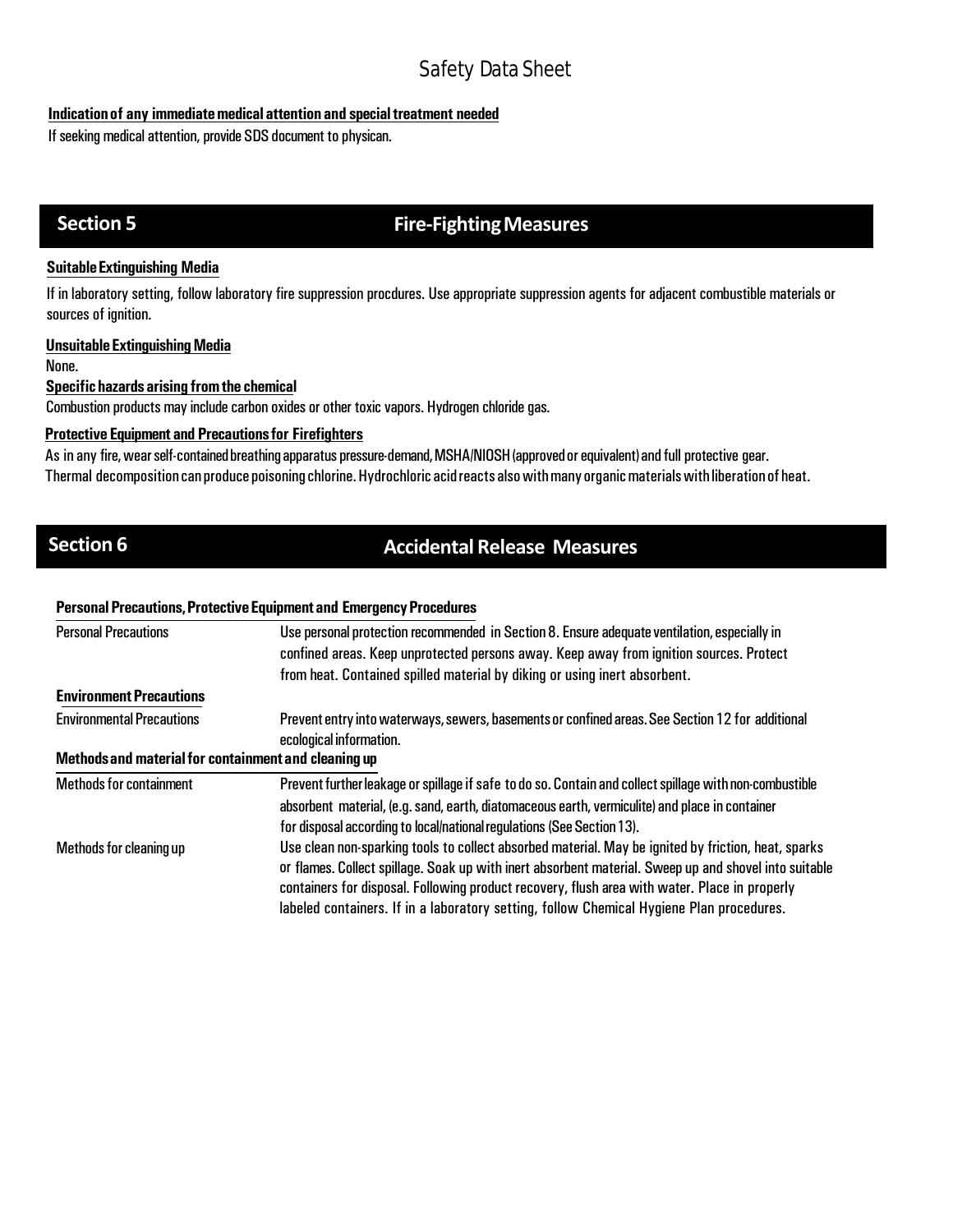# **Section 7 Handling and Storage**

**Precautionsfor SafeHandling**

Advice on Safe Handling Prevent formation of aerosols. If opening metal containers, use non-sparking tools because of the possiblilty of hydrogen gas being preent. Wash hands after handling. Avoid contact with skin, eyes and clothing. Do not eat, drink or smoke when using this product. Use personal protection recommendedin Section8. When handling hydrochloric acid avoid contact with metals and organic matters. Never use hot water and never add water to the acid!

## **Conditionsfor safe storage,including any incompatibilities**

Storage Conditions/ Incompatible materials

Keep Containers tightly closed in a dry,cool and well-ventilated place. Avoid storage near extreme heat, ignition sources or open flame. Keep away from foodstuffs. Store from oxidizing agents. Protect from freezing and physical damage. Containers for hydrochloric acid must be made from corrosion resistant materials: glass, polyethylene, polypropylene, polyvinyl chloride, carbon steel lined with rubber or ebonite.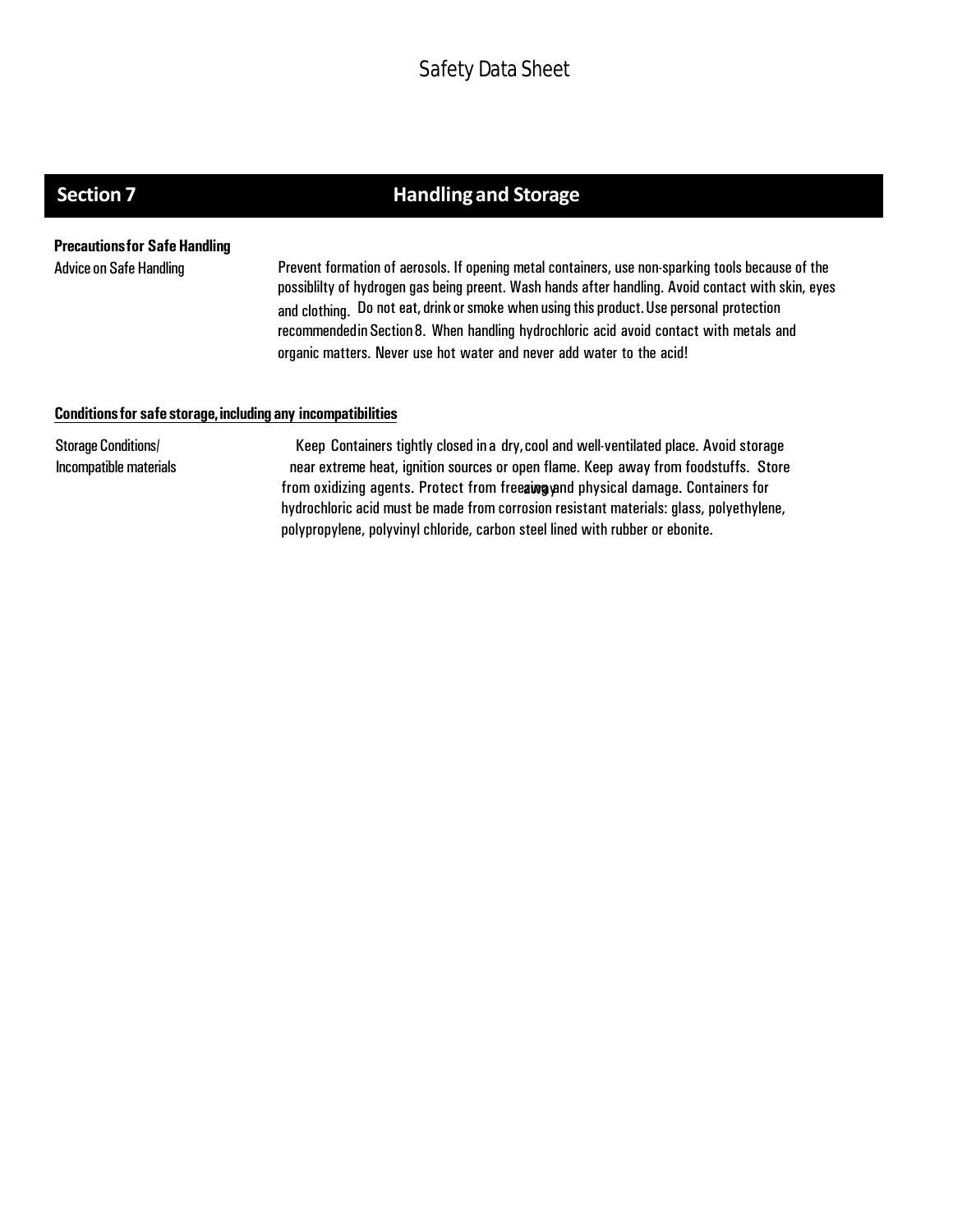| <b>Protection Information</b> |
|-------------------------------|
|                               |

## **ExposureGuidelines**

**Section 8** 

| <b>Control Parameters:</b>              | 7647-01-0 Hydrochloric Acid, ACGIH: 2 ppm Ceiling                                                                                                                                                                                                                                    |  |  |
|-----------------------------------------|--------------------------------------------------------------------------------------------------------------------------------------------------------------------------------------------------------------------------------------------------------------------------------------|--|--|
|                                         | 7647-01-0, Hydrochloric Acid, NIOSH: 5 ppm Ceiling; 7 mg/m <sup>3</sup> Ceiling.                                                                                                                                                                                                     |  |  |
|                                         | 7647-01-0 Hydrochloric Acid, OSHA PEL TWA 7 mg/m <sup>3</sup>                                                                                                                                                                                                                        |  |  |
| <b>Appropriate Engineering Controls</b> |                                                                                                                                                                                                                                                                                      |  |  |
| <b>Engineering Controls</b>             | Emergency eyewash fountains and safety showers should be available in the immediate vicinity of use/<br>handling. Provide exhaust ventilation or other engineering controls to keep the airborne concentrations<br>of vapor or mists below the applicable workplace exposure limits. |  |  |
|                                         | Individual Protection Measures, such as personal protective equipment                                                                                                                                                                                                                |  |  |
| Eye/Face protection                     | Wear safety glasses with side shields (or goggles).                                                                                                                                                                                                                                  |  |  |
| Skin and body protection                | Wear impermeable and resistant to the product/ substance/preparation protective gloves. Selection                                                                                                                                                                                    |  |  |
|                                         | of glove material on consideration of the penetration times, rates of diffusion and degradation.                                                                                                                                                                                     |  |  |
|                                         | If exposure limits are exceeded or irritation is experienced, NIOSH/MSHA approved respiratory                                                                                                                                                                                        |  |  |
| <b>Respiratory protection</b>           | protection should be worn. Positive pressure supplied air respirators may be required for high                                                                                                                                                                                       |  |  |
|                                         | airborne contaminant concentrations. Respiratory protection must be provided in accordance with<br>current local regulations.                                                                                                                                                        |  |  |
|                                         | The usual precautionary measures are to be adhered to when handling chemicals. Keep away                                                                                                                                                                                             |  |  |
|                                         | from food, beverages and feed sources. Immediately remove all soiled and contaminated                                                                                                                                                                                                |  |  |
| <b>General Hygiene</b>                  | clothing. Wash face, hands and any exposed skin thoroughly after handling. Wash contaminated                                                                                                                                                                                         |  |  |
|                                         | clothing and shoes before reuse. Do not Eat, Drink or Smoke when using this product. Do not inhale                                                                                                                                                                                   |  |  |
|                                         | gases/fumes/dust/mist/vapors/aerosols. Avoid contact with the eyes and skin.                                                                                                                                                                                                         |  |  |

# **Section 9 Physical and Chemical Properties**

## **Informationon basicphysicaland chemicalproperties**

Formula: Odor: Odor Threshold: See Section 3 Pungent odor 0.3 - 14.9 mg/m<sup>3</sup> Physical State: Appearance: Color: Clear

Liquid **Aqueous solution**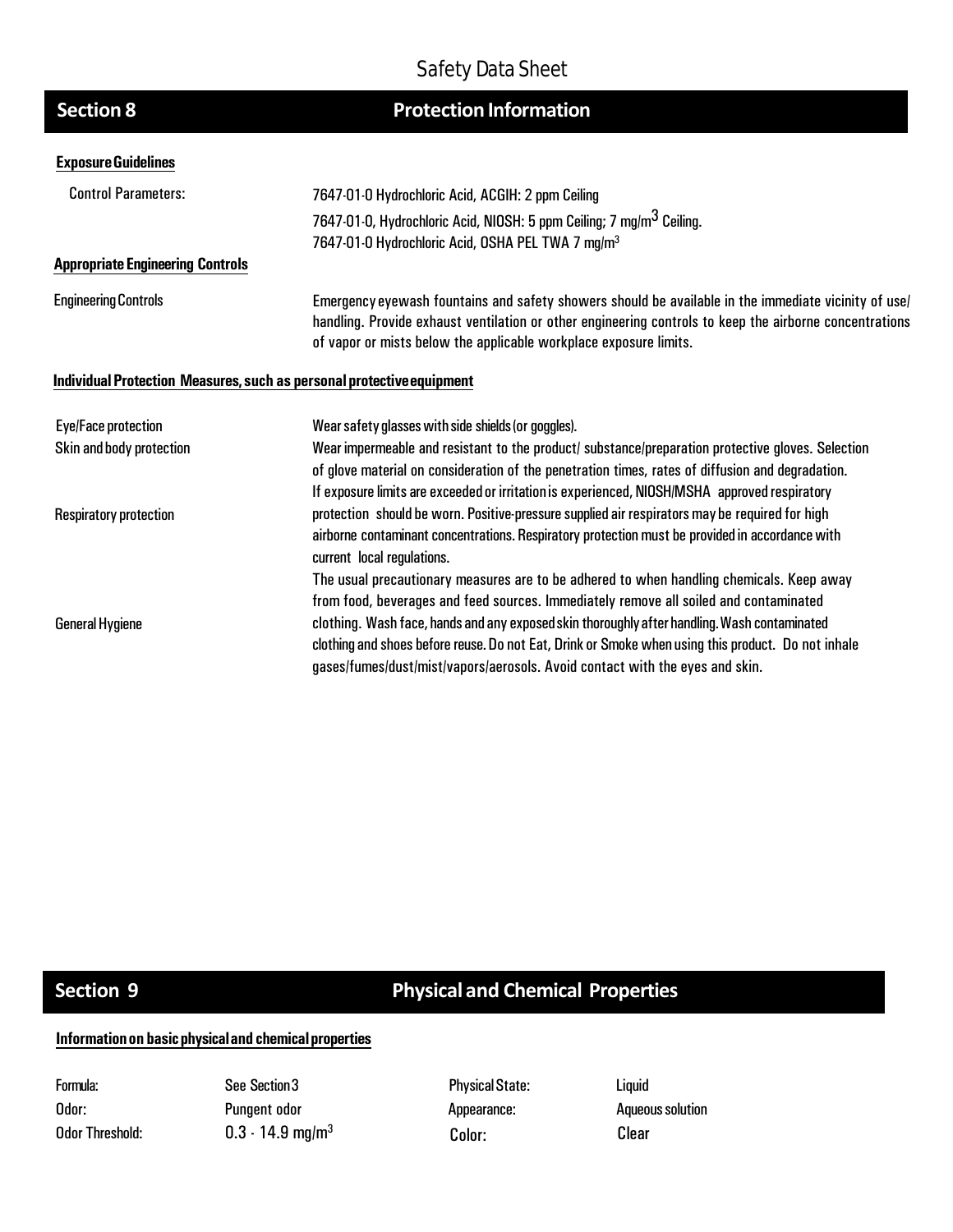| <b>Property</b>                    | <b>Values</b>            |
|------------------------------------|--------------------------|
| рH                                 | $<$ 1                    |
| <b>Meting Point/Freezing Point</b> | Approximately 0°C        |
| <b>Boiling Point/Boiling Range</b> | Approximately 100°C      |
| <b>Flash Point</b>                 | Not Applicable.          |
| <b>Evaporation rate</b>            | > 1.00                   |
| Flammability (solid, gas)          | <b>Non Combustible</b>   |
| <b>Flammability Limit in Air</b>   |                          |
| <b>Upper flammability limit:</b>   | <b>Non Explosive</b>     |
| Lower flammability limit:          | <b>Non Explosive</b>     |
| Vapor pressure:                    | <b>Not Determined</b>    |
| Vapor density:                     | <b>Not Determined</b>    |
| <b>Specific Gravity</b>            | <b>Not Determined</b>    |
| <b>Water solubility</b>            | Soluble in water         |
| <b>Partition coefficient</b>       | No information available |
| Autoignition temperature           | <b>Not Determined</b>    |
| <b>Decomposition temperature</b>   | <b>Not Determined</b>    |
| Kinematic viscosity                | No information available |
| <b>Dynamic viscosity</b>           | No information available |

# **Section 10 Stabilityand Reactivity Data**

| <b>Reactivity</b>                         | Reacts violently with bases and is corrosive.                                                         |  |  |
|-------------------------------------------|-------------------------------------------------------------------------------------------------------|--|--|
| <b>Chemical Stability</b>                 | No decompostion if used and stored according to specifications.                                       |  |  |
| <b>Possibility of Hazardous Reactions</b> | Reacts violently with oxidants forming toxic gas (chlorine). Attacks many metals in the               |  |  |
|                                           | presence of water forming flammable/explosive gas (hydrogen).                                         |  |  |
| <b>Conditions to avoid</b>                | Excess heat. Incompatible products.                                                                   |  |  |
| Incompatible materials                    | Metal oxides, formaldehyde. Strong bases. Most metals. Stong oxidizing agents. Reducing agents.       |  |  |
|                                           | Alkalis, cyanides, sulfides. Sulfites.                                                                |  |  |
| <b>Hazardous Decomposition Products</b>   | Carbon oxides (CO, CO <sub>2</sub> ). Fumes of hydrogen chloride and hydrogen in contact with metals. |  |  |
|                                           | Oxides of carbon.                                                                                     |  |  |

# **Section 11 Toxicity Data**

## **Informationon toxicological effects**

Inhalation Sensitization Germcell mutagenicity Carcinogenicity **IARC:** Group 3 Reproductive toxicity STOT single exposure STOT repeatedexposure

# No InformationAvailable No InformationAvailable No InformationAvailable Hydrochloric acid No Information Available No Information Available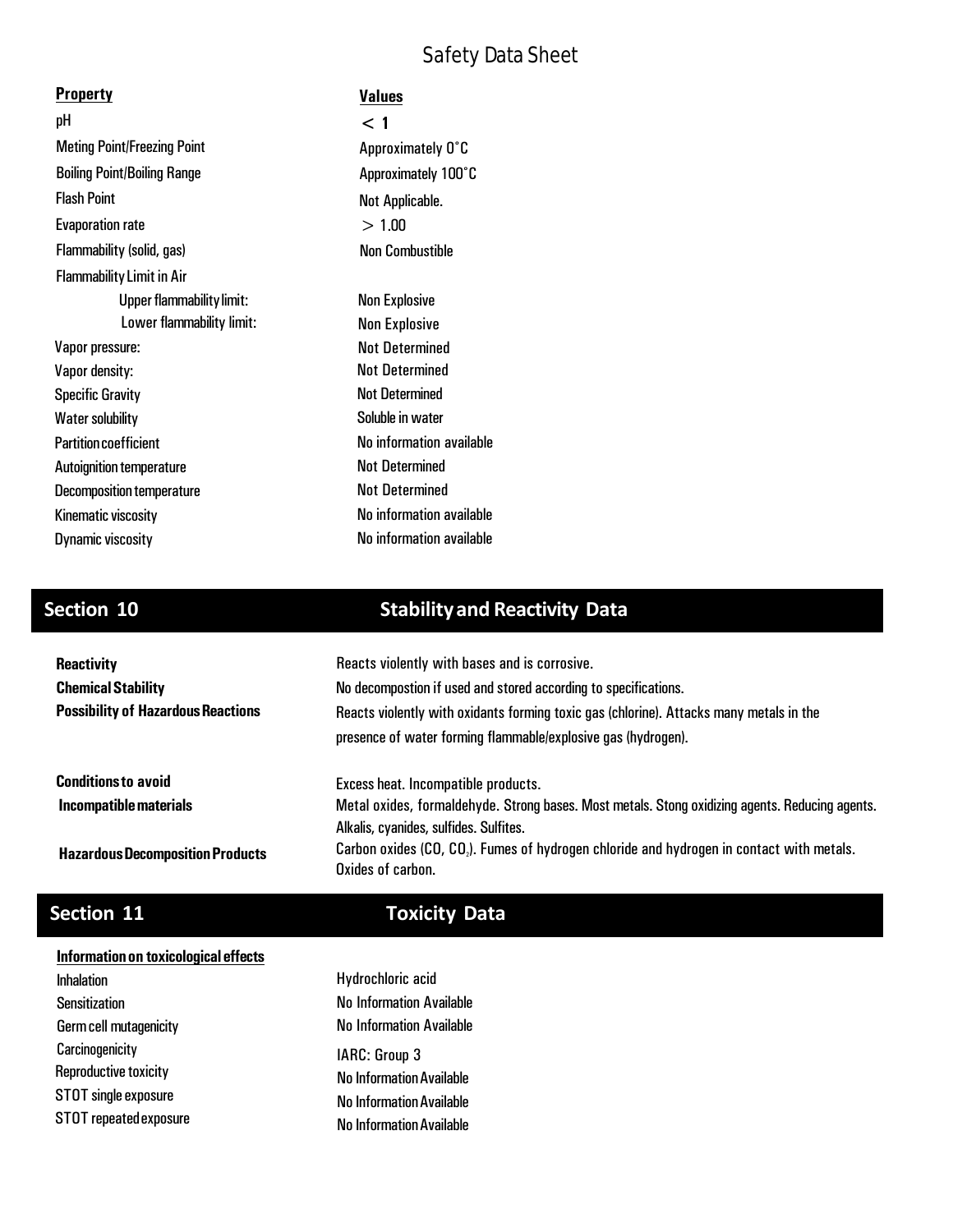# **Section 12 Ecological Data**

**Ecotoxicity**  None.

**Persistenceand degradability** Readily Biodegradable.

**Bioaccumulation** Not Bioaccumulative.

**Mobility** Aqueous solution has high mobility in soil.

### **Other adverse effects**

None.

## **Section 13 Disposal Information**

# **Waste treatmentmethods**

Disposal of wastes **Cover spill with soda ash or calcium carbonate.** Mix and add water to form slurry. Decant to drain. Treat the solid residue as normal refuse. All chemical waste generators must determine whether a discarded chemical is classified as hazardous waste. Disposal should be in accordance with applicable regional, national and local laws and regulations. Do not dispose together with household garbage.

# **Section 14 Transport Information**

## **DOT**

| UN ID Number            | UN1789            |
|-------------------------|-------------------|
| UN proper shipping name | HYDROCHLORIC ACID |
| <b>Hazard Class</b>     | 8                 |
| <b>Packing Group</b>    | н                 |